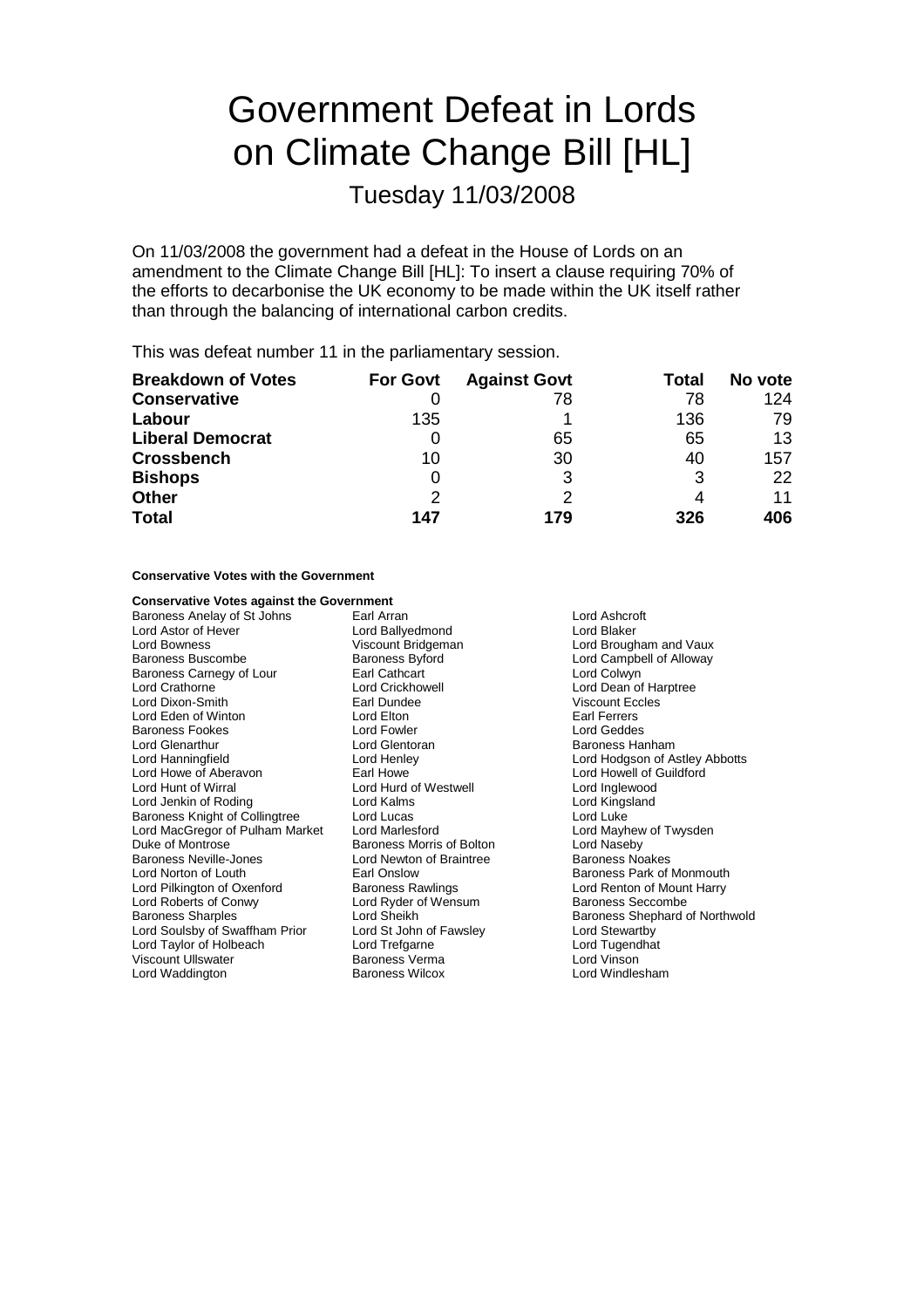**Labour Votes with the Government** Lord Acton Baroness Adams of Craigielea Lord Adonis Lord Ahmed Lord Alli Lord Alli Lord Anderson of Swansea<br>Baroness Andrews Lord Archer of Sandwell Baroness Ashton of Upholla Baroness Andrews **Example 2** Lord Archer of Sandwell **Baroness Ashton of Upholland Lord Baroness** Ashton of Upholland Lord Bassam of Brighton Lord Bernstein of Craigweil Baroness Billingham Lord Bilston<br>Lord Boyd of Duncanshy Lord Bradley Lord Bragg Lord Brett Lord Brett Lord Brooke of Alverthorpe<br>
Lord Brookman Lord Burlison Lord Burlison Lord Campbell-Savours Lord Brookman **Lord Burlison** Lord Burlison Lord Campbell-Savours<br>
Lord Clark of Windermere Lord Clarke of Hampstead Lord Clinton-Davis Lord Corbett of Castle Vale Baroness Corston Corporation Baroness Crawley<br>
Lord Cunningham of Felling Lord Darzi of Denham Lord Davidson of Glen Clova Lord Cunningham of Felling<br>Lord Davies of Coity Lord Dixon Lord Dubs Lord Elder Lord Evans of Temple Guiting Lord Evans of Parkside Baroness Farrington of Ribbleton<br>
Lord Faulkner of Worcester Lord Filkin Lord Fulkin Lord Foulkes of Cumnock Lord Faulkner of Worcester <sup>Y</sup> Lord Filkin Lord Foulkes of Cumnock<br>Baroness Gale Baroness Golding Lord Goldsmith Baroness Gale Baroness Golding<br>
Lord Gordon of Strathblane Baroness Goudie Lord Graham of Edmonton Lord Griffiths of Burry Port Lord Grocott Lord Harris of Haringey Lord Harrison<br>
Lord Haskel Chilton Cord Haworth Baroness Hilton of Eggardon Lord Hollick Baroness Hollis of Heigham Baroness Hollis of Heigham Baroness Howells of St Davids Lord Howie of Troon Lord Howarth of Newport Baroness Howells of St Davids<br>
Lord Hoyle Cord Hughes of Woodside Lord Hoyle Lord Hughes of Woodside Lord Janner of Braunstone Lord King of West Bromwich Lord Kinnock Lord Kirkhill Lord Layard<br>
Lord Lofthouse of Pontefract 
Lord Macaulay of Bragar<br>
Lord Macaulay of Bragar Lord Mackenzie of Framwellgate Lord MacKenzie of Culture<br>Lord Maxton Baroness McDonagh Lord McIntosh of Haringey Lord McKenz<br>Lord Moonie **Luton Lord Morgan** Lord Moonie <sup>C</sup><sub>2</sub> (Lord Morgan And Cord Morgan Baroness Morgan of Drefelin<br>Lord Morris of Aberavon Lord Morris of Manchester **Baroness Morris of Yardley** Lord Morris of Aberavon Lord Morris of Manchester<br>
Lord Patel of Blackburn Lord Pendry Lord Prys-Davies Baroness Quin Lord Radice Baroness Ramsay of Cartvale Lord Rea<br>Lord Richard Lord Booker Lord Richard Lord Rooker Lord Rowlands Baroness Royall of Blaisdon Lord Sawyer **Baroness Scotland of Asthal**<br>
Lord Sewel Lord Sheldon **Baroness** Scotland of Asthal Lord Smith of Leigh Lord Snape<br>
Lord Stone of Blackheath Lord Strabolgi Lord Thomas of Macclesfield<br>Lord Tunnicliffe Baroness Uddin Baroness Vadera Lord Warner Lord Warner<br>
Baroness Whitaker Lord West of Spithead Baroness Whitaker Lord Wedderburn of Charlton Lord West of Spithead<br>Baroness Wilkins **Lord Woolmer of Leeds** 

Lord Barnett<br>
Baroness Billingham<br>
Lord Bilston<br>
Lord Bilston Lord Boyd of Duncansby Lord Clarke of Hampstead Lord Clinton-Davis<br>
Baroness Corston Baroness Crawley Lord Davies of Oldham Lord Desai<br>
Lord Dubs<br>
Lord Elder Lord Haskel Lord Haworth Baroness Henig Lord Pendry<br>
Baroness Quin **Communist Contract Pendre Pendre Pendre Pendre Pendre Pendre Pendre Pendre Pendre Pendre Pendre** Lord Sewel Lord Sheldon Viscount Simon Lord Strabolgi **Channess Example 1** Baroness Taylor of Bolton<br>Baroness Thornton **Baroness Thornton** 

Baroness Gould of Potternewton Baroness Kennedy of The Shaws Lord Macaulay of Bragar **Lord Macdonald of Tradeston**<br>Lord MacKenzie of Culkein **Baroness Mallalieu** Baroness McDonagh Baroness McIntosh of Hudnall<br>
Lord McKenzie of Luton<br>
Lord Mitchell Lord Turnberg Baroness Turner of Camden Lord Young of Norwood Green

**Labour Votes against the Government** Lord Puttnam

### **Liberal Democrat Votes with the Government**

#### **Liberal Democrat Votes against the Government**

Lord Addington Lord Ashdown of Norton-sub-Hamdon Lord Avebury<br>Baroness Barker Baroness Bonham-Carter of Yarnbury Lord Bradshav Baroness Barker Baroness Bonham-Carter of Yarnbury Lord Bradshaw<br>Lord Burnett Lord Cartile of Berriew Lord Chidgey Lord Carlile of Berriew